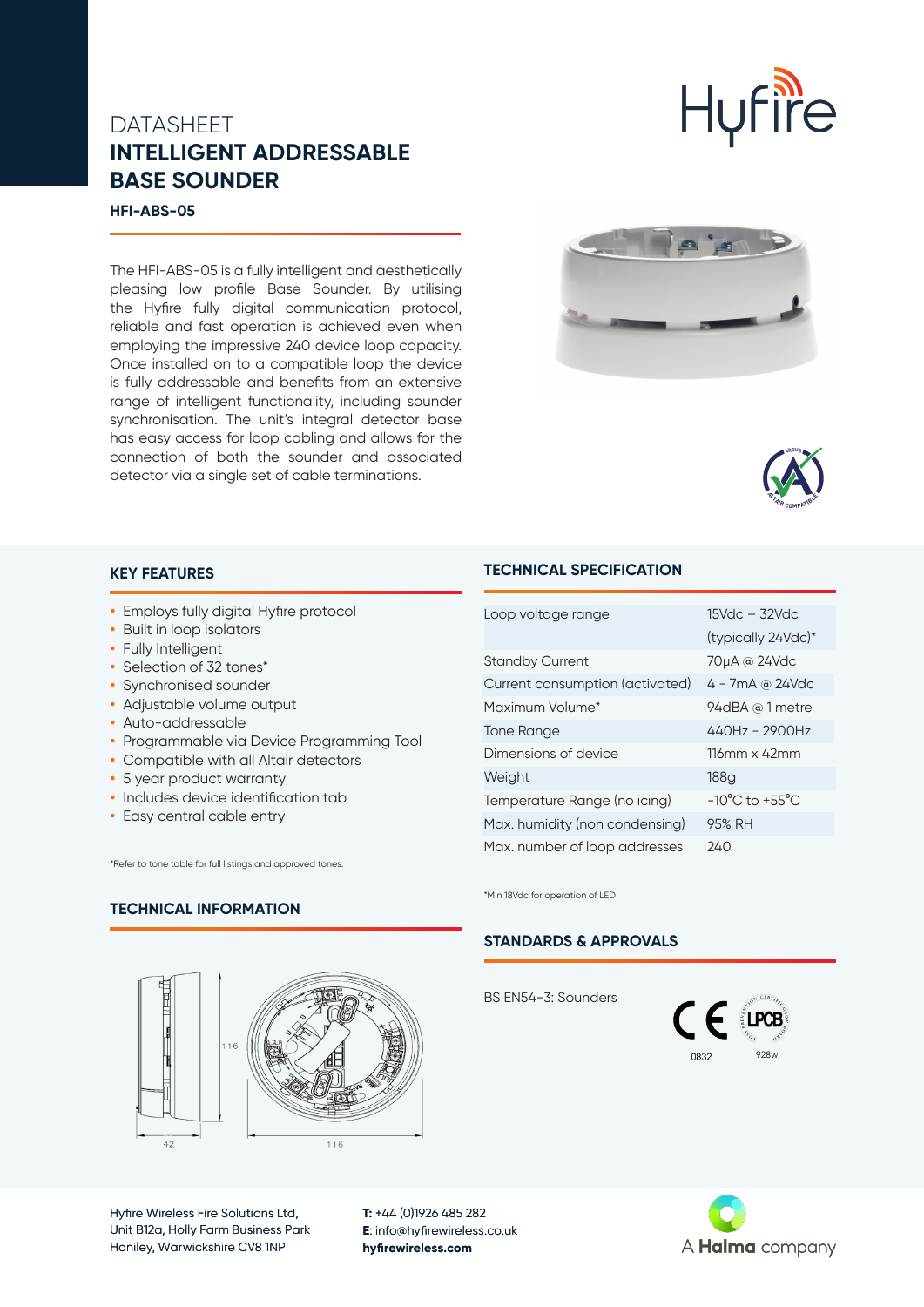# DATASHEET **HFI-ABS-05**



### **OUTPUT TONE SETTING**

To program the sounder, its operating mode must be defined by programming a decimal number into it by the use of the programmer.

One selected operating mode is programmable through an operating mode number written into the device through the hand-held programming unit used before for the addressing step; the Set Mod / Set Op option of the programmer is used for this purpose: consult the programmer's documentation for further details.

The available tone set for this mode is given on page 3.\*

IMPORTANT NOTE: Not all control panels may be able to activate all of table 1's listed tones. Check the control panel's documentation for more information.

| Tonel | <b>Pattern</b>           | Frequency | Rate                | <b>Main Application</b>      |
|-------|--------------------------|-----------|---------------------|------------------------------|
|       | <b>DUAL TONE *</b>       | 800 & 960 | 250ms - 250ms       | AI TERNATIVE WARRI F         |
|       | <b>CONTINUOUS TONE *</b> | 1000      | Steady              | CONTINUOUS TONE              |
|       | PULSED TONE              | 970       | 500ms ON, 500ms OFF | ISO 8201 LF BS5839 Pt 1 1983 |

\*Tones in BOLD are LPCB certified

#### **OUTPUT VOLUME SETTING**

To program the sounder its operating mode must be defined by programming a decimal number into it by the use of the programmer.

Volume level can be programmed directly on the device through the operating mode number. The desired operating tone must be selected on the control panel.

Four different operating mode numbers for this mode can be programmed into the device.

| <b>Volume Level</b> | <b>Operating Mode No.</b>    |
|---------------------|------------------------------|
| LOW                 |                              |
| <b>MEDIUM</b>       | 65                           |
| <b>HIGH*</b>        | <b>129 (FACTORY DEFAULT)</b> |
| EXTRA-HIGH          | 193                          |

\*The sounder comes pre-programmed with operating mode number 129.

Hyfire Wireless Fire Solutions Ltd, Unit B12a, Holly Farm Business Park Honiley, Warwickshire CV8 1NP

**T:** +44 (0)1926 485 282 **E**: info@hyfirewireless.co.uk **hyfirewireless.com**